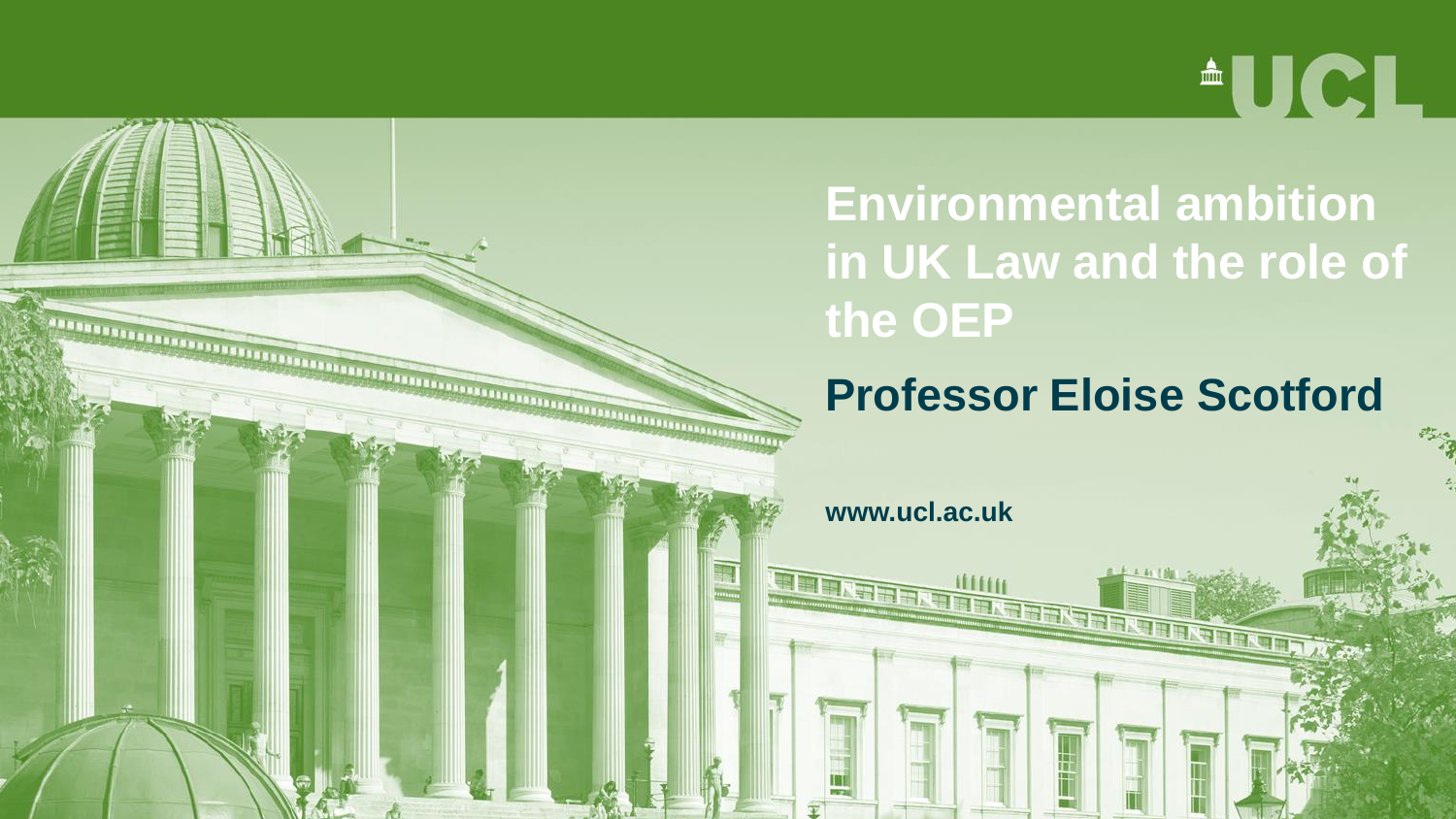### **Outline**

- Is some level of UK environmental ambition legally required?
- If so, to what extent do we need common environmental governance across the UK?
- Against this background, what is the actual legal picture emerging?
	- $\triangleright$  Environmental ambition in the Environment Bill
	- ➢ Legal fragmentation in two dimensions: pre/post-Brexit law, devolution
	- ➢ Higher environmental ambition in Scotland?
- Role of OEP in this context
	- $\triangleright$  Monitoring/advising
	- ➢ Enforcement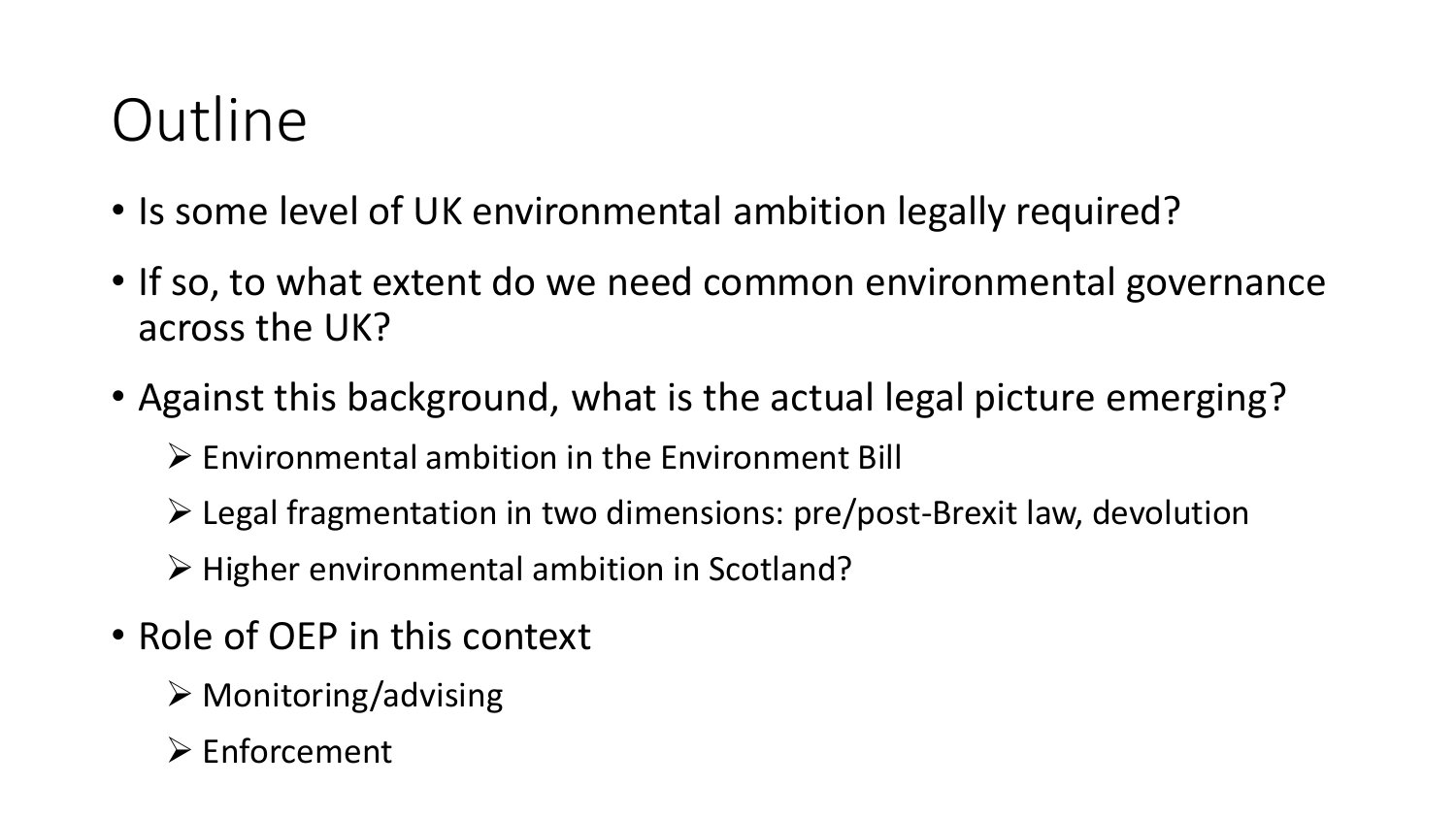

#### **TRADE AND COOPERATION AGREEMENT**

#### PROTOCOL ON IRELAND/NORTHERN IRELAND

between the European Union and the European Atomic Energy Community, of the United Kingdom of Great Britain and Northern Ireland, of the oth The Union and the United Kingdom,

> HAVING REGARD to the historic ties and enduring nature of the bilateral relationship between Ireland and the United Kingdom,

Status: This is the original version (as it was originally enacted).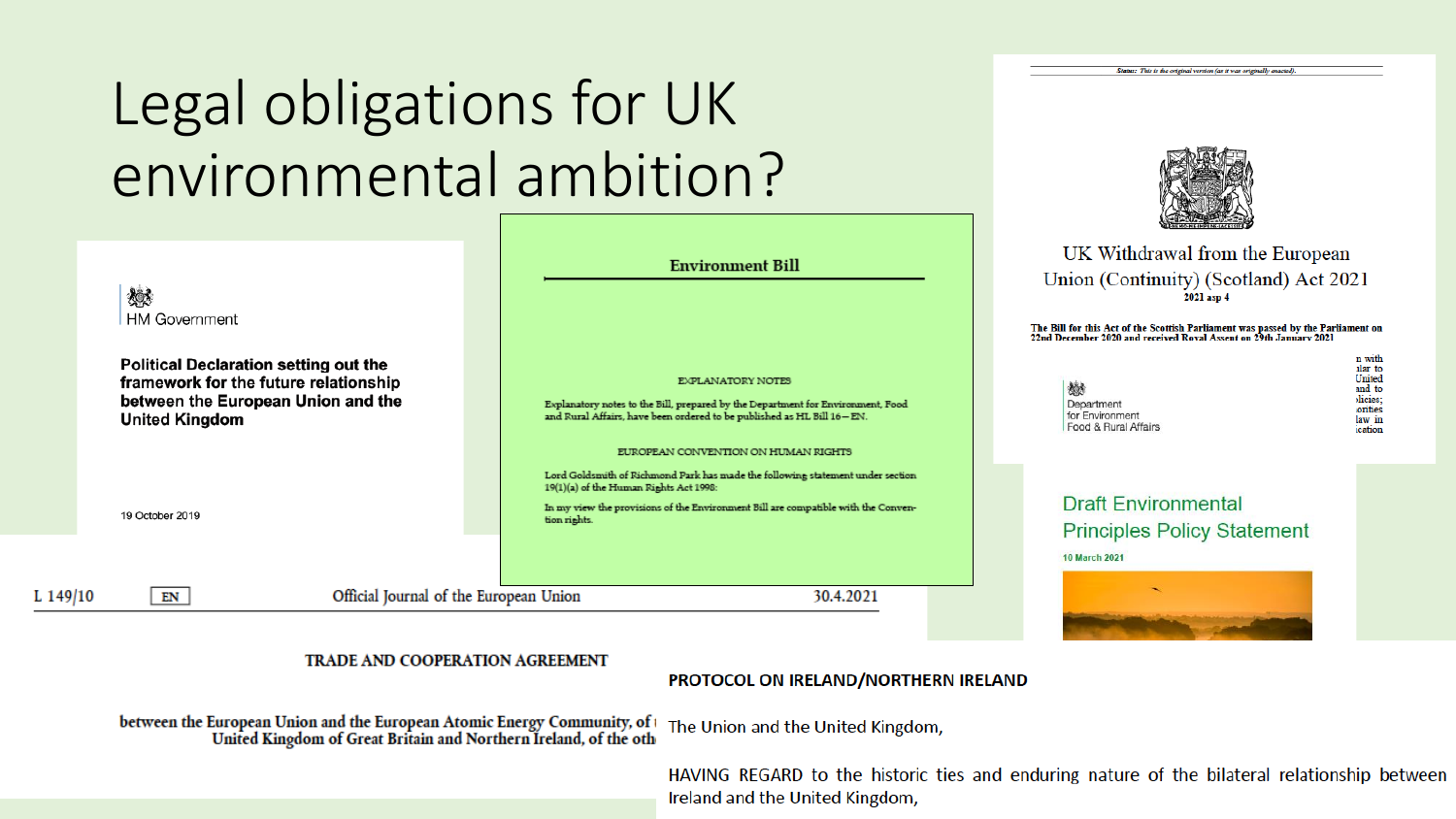## Legal obligations for environmental ambition?

- *1. Keeping pace with EU standards?*
	- No obligation (2019 Political Declaration; TCA art 391.1); cf UK Withdrawal from the European Union (Continuity) (Scotland) Act 2021 (SCA) s 1
- *2. Taking account of EU/other international standards*
	- Environment Bill, cl 22; cf SCA s 13(2)-(3)
- *3. Non-regression*
	- UK or EU shall not 'weaken or reduce, **in a manner affecting trade or investment between the Parties**, its environmental levels of protection or its climate level of protection' (TCA art 391.2)
	- Environment Bill (cl 21)?

### *4. Future ambition*

- 'Each Party commits to respecting the internationally recognized environmental principles **to which it has committed**…' (TCA art 393.1)
- Environment Bill!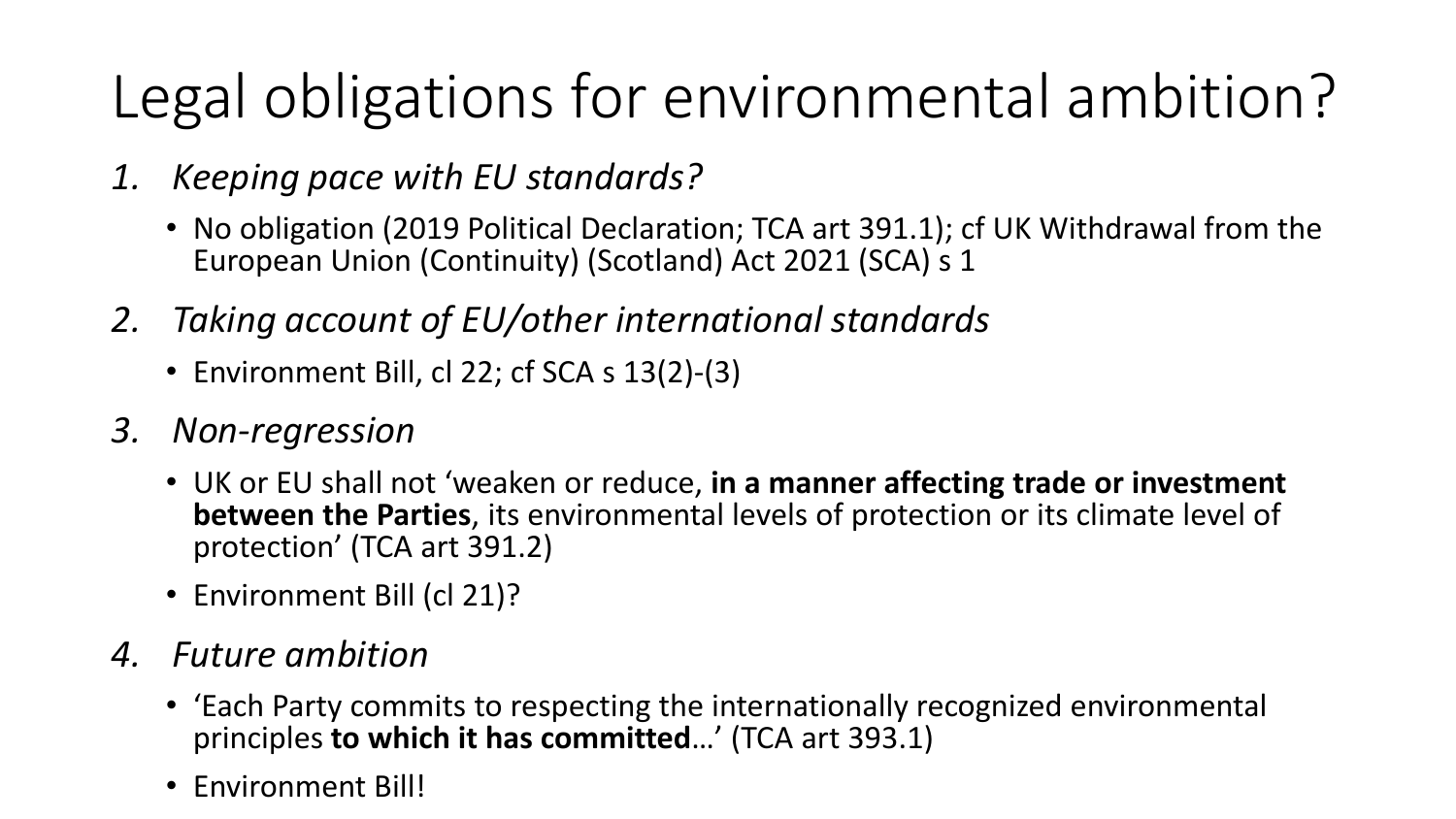Do we need (some) common UK environmental governance?

- Devolved competence
- EU/UK Trade and Cooperation Agreement
- Multilateral environmental agreements

➢eg Aarhus Convention, CLRTAP, Berne Convention

• Internal Market Act 2020 and Common Frameworks Analysis

➢Shifting picture: 'active framework policy areas' ➤ 'no further action' ('shared understanding that no further action is required to create frameworks in several areas')

- ➢No further action proposed: natural environment and biodiversity, water quality, land use (implementation of EIA and SEA Directives), GMO marketing and cultivation
- Northern Ireland Protocol: exceptional status for NI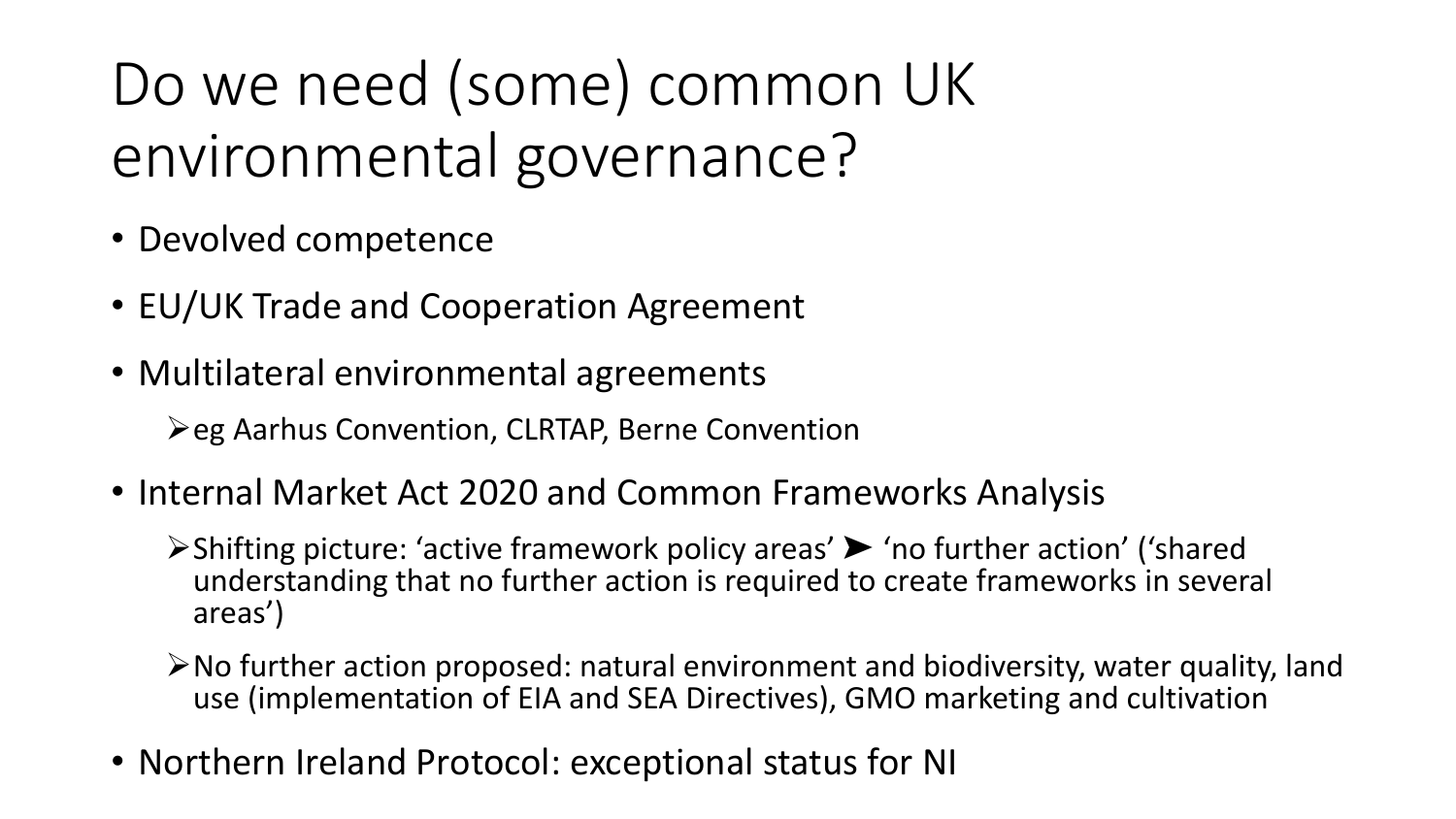### Environment Bill: environmental ambition

- Level of ambition
	- o **No clear overarching objective** related to human health, high level of protection generally
	- o **Environmental improvement plans** 
		- $\triangleright$  aim for 'significant improvement' of natural environment during plan period
	- o **Environmental principles via EPPS** 
		- $\triangleright$  proportionate application, no action disproportionate to benefit – should inform new target setting
	- o **OEP**'s principal objective
- Regression risk
	- o Mechanism for **lowering standards**  if economic costs disproportionate to benefits
	- o **Repeal** (express or implied) of retained EU standards possible
	- o Replacing existing standards with more stringent targets (eg PM<sub>2.5</sub>) may be less binding in terms of **enforcement**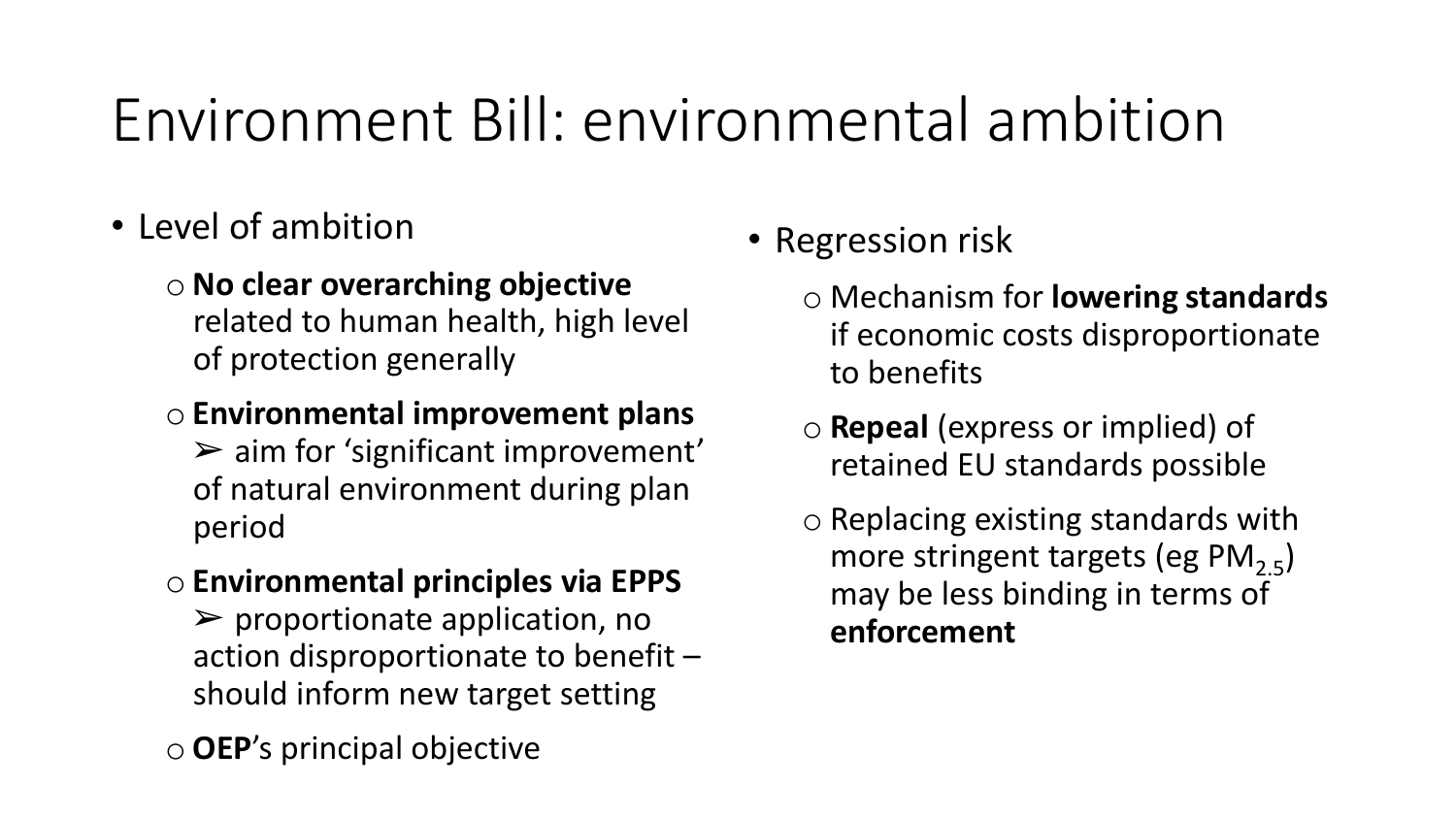## Emerging UK picture: legal fragmentation

### **First layer of fragmentation: pre- vs post-Brexit law in England**

- Retained EU law
	- $\triangleright$  E.g. strong binding obligations of result, interpreted by reference to environmental principles in retained EU case law, driven by a 'high level of protection' objective
- New policymaking, targets and regimes under Environment Bill
	- $\triangleright$  Weaker framing of obligations if targets set under the Bill not met (cl 7)
	- ➢ Legal influence of environmental principles limited

### **Second layer of fragmentation: devolution**

- Alignment with EU environmental law: Scottish aspiration (note UK reserved matters) and NI Protocol
- Non-alignment: England vs Wales, but for different reasons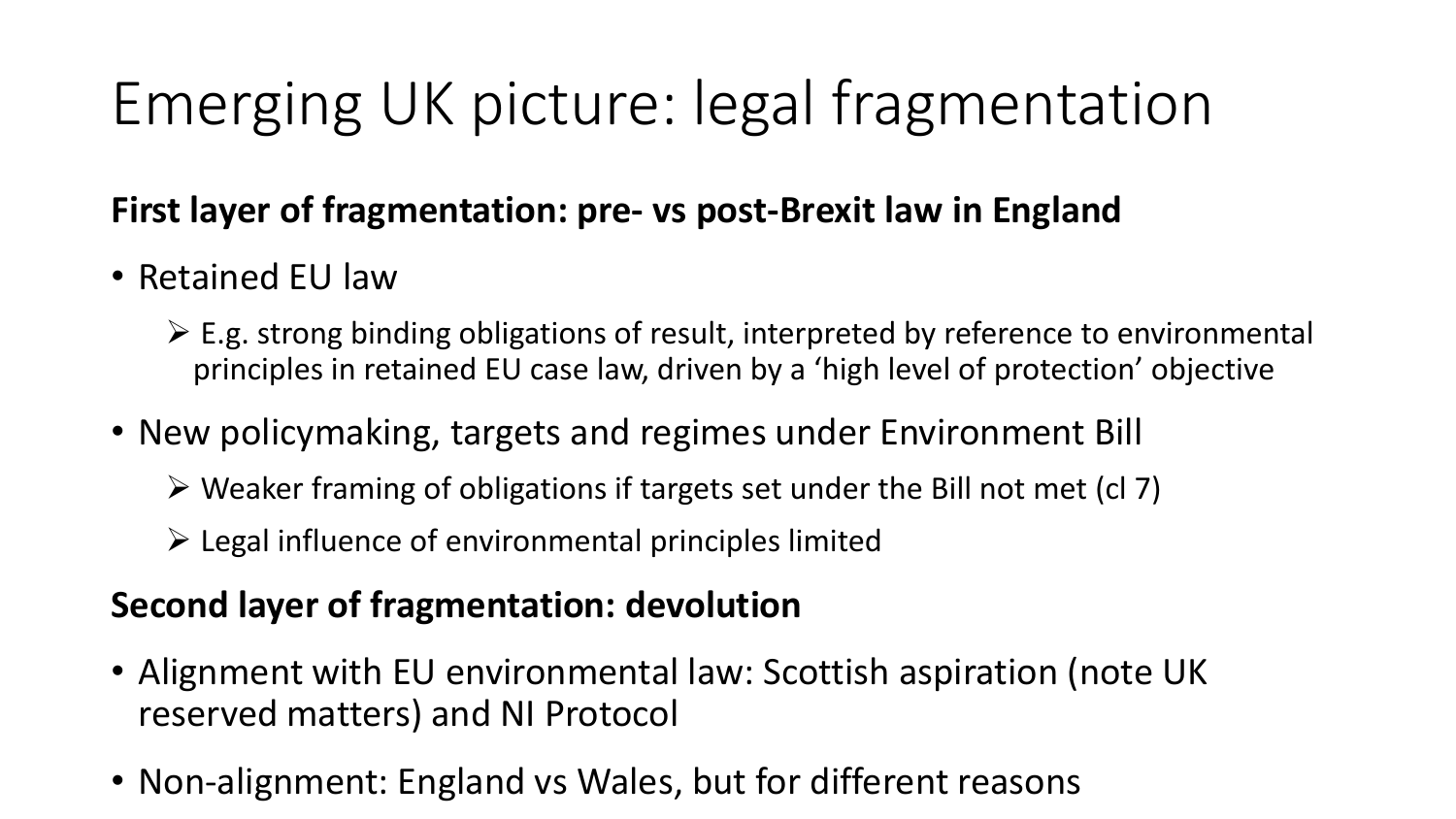Higher ambition of Scottish environmental governance?

- Narrower governance provisions but…
- Environmental principles

➢ Tied to EU environmental principles, no policy statement on environmental principles, wider scope of public policymaking within scope of due regard duty

- ESS functions and powers set out more clearly, wider than OEP?
- Stronger enforcement powers
	- ➢ Independent investigation powers, for effectiveness of environmental law generally, role of improvement reports
	- $\triangleright$  'failure to comply with environmental law' wider funnel to enforcement
	- ➢ Force of compliance notices in Scotland (cf English decision notices), no need for complex environmental review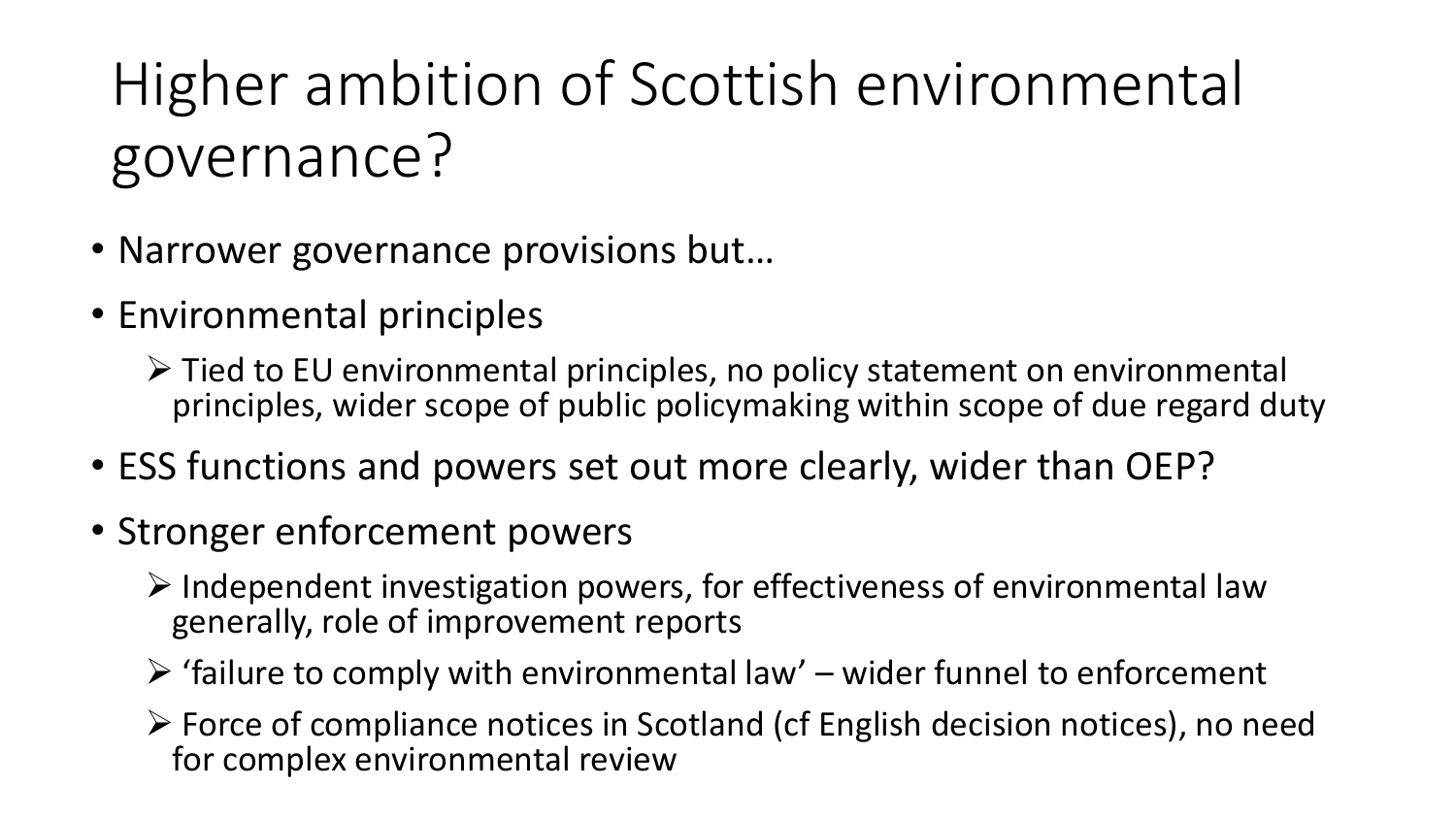### OEP: monitoring/advising on environmental law

- Important OEP role in tracking this landscape
- CI 30: monitoring and reporting on environmental law
	- ➢ Reporting on how environmental laws (retained, pre-existing, new) are working as a coherent body of law to support environmental protection and improving the natural environment
- C 31: advising on changes to environmental law

➢ Discretionary advice to Minister on 'any changes to environmental law proposed by a Minister'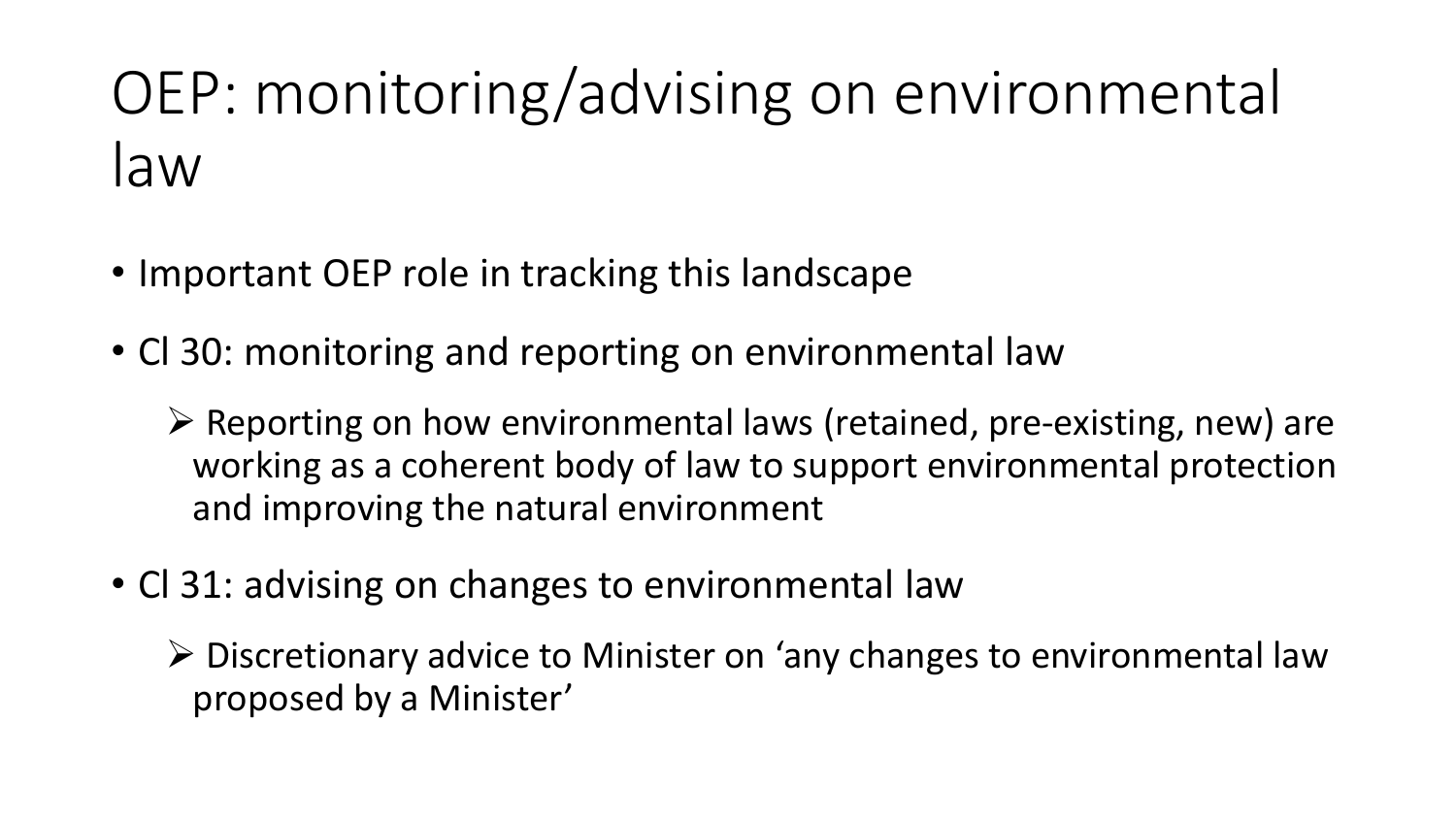### OEP: enforcement functions

- Apply to all 'environmental law', but only if there is a *failure to comply with environmental law* and failure is 'serious'
- Precise construction of that underlying law will be critical: note different kinds of environmental regulation

➢ Obligations on private operators

➢ Obligations on Ministers and public authorities: to regulate private operators, to achieve outcomes, to take into account considerations in decision-making, to undertake a process → **concern of OEP**

• Enforcement as a process under the Bill

➢ Complaints, investigations, information notices, decision notices, urgent judicial reviews, environmental review

• Environmental review as the big stick?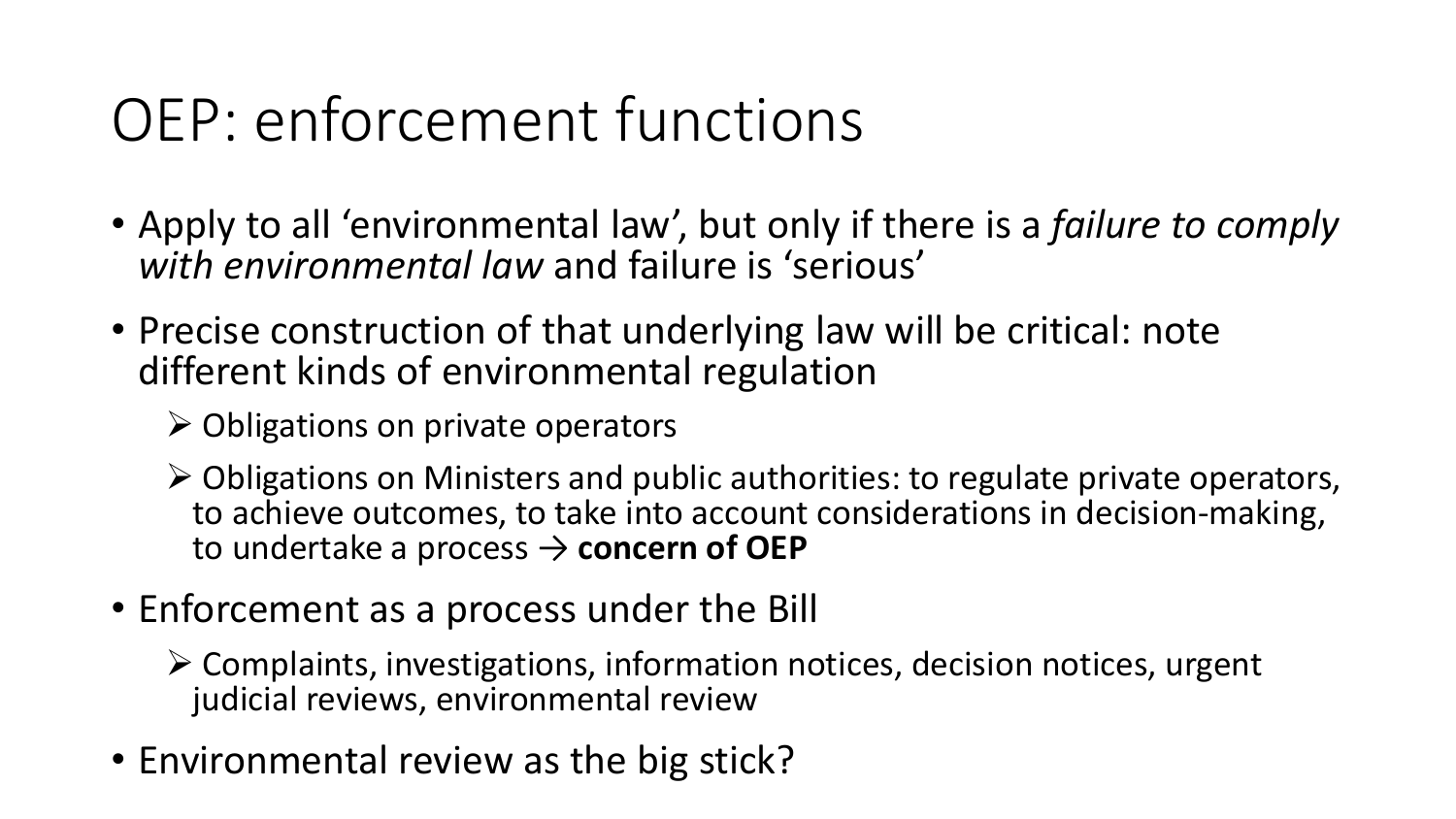### Failure to comply with environmental law: cl 32

- Failure of public authorities to comply with environmental law 32
	- Sections 33 to 42 make provision about functions of the OEP in relation to  $(1)$ failures by public authorities to comply with environmental law.
	- For the purposes of those sections, a reference to a public authority failing to  $(2)$ comply with environmental law means the following conduct by that  $\text{authority} -$ 
		- (a) unlawfully failing to take proper account of environmental law when exercising its functions;
		- (b) unlawfully exercising, or failing to exercise, any function it has under environmental law.